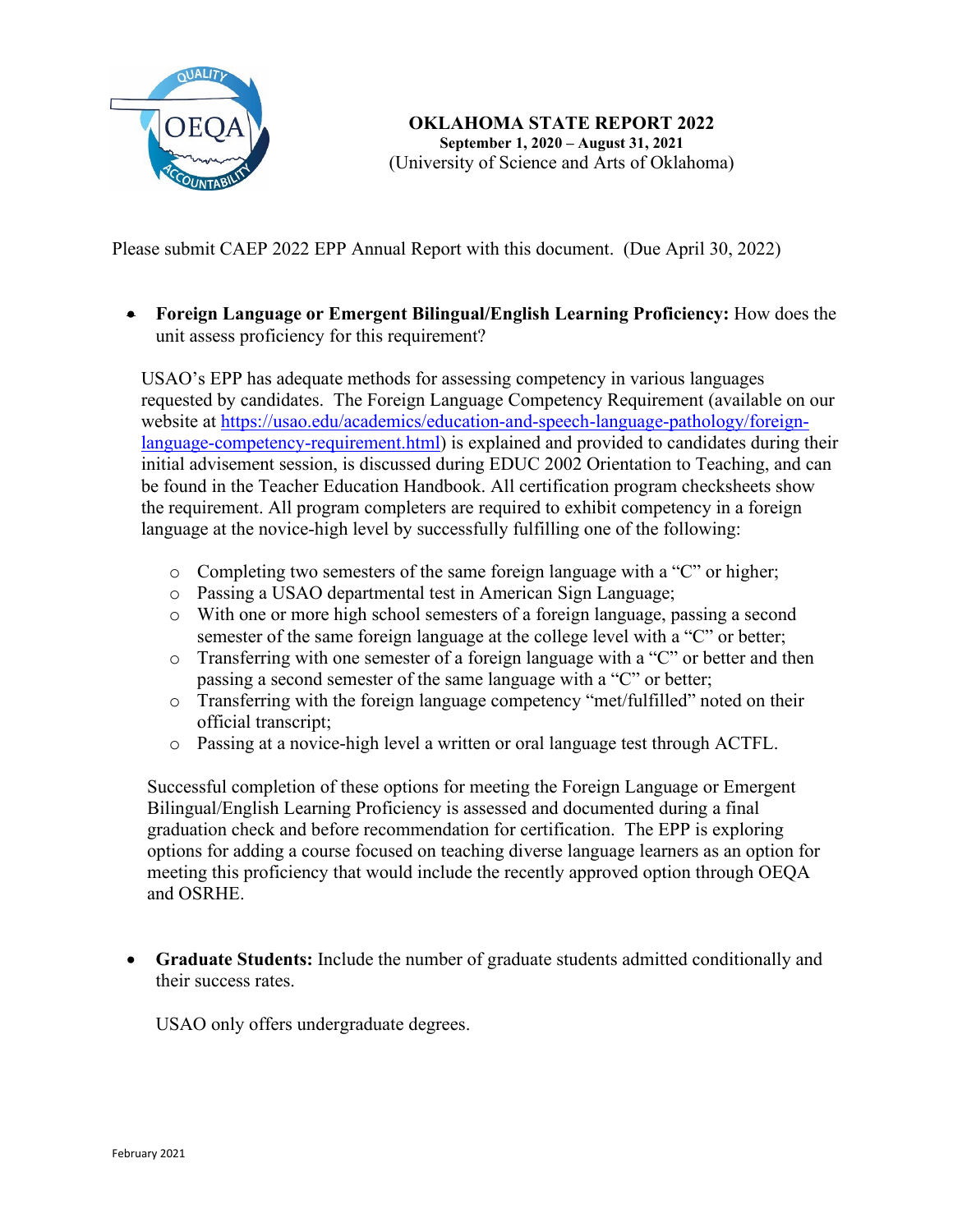• **Supply and Demand:** Describe the efforts made to address supply and demand issues.

To address supply and demand issues, USAO Teacher Education faculty continue to seek additional recruitment opportunities across all of our certification programs. We discuss and provide candidates with a list of current critical shortage areas for teachers in Oklahoma during the time of a candidate's initial advisement session and during the interview for Admission to Teacher Education. Current supply and demand information is discussed in EDUC 2002 Orientation to Teaching. When enrolled in Applied Professional Studies (during a candidate's Professional Trimester/Student Teaching), the current job market is discussed and job search, application, and interview activities are provided. Teacher Education faculty are provided with the most recent critical shortage area information as it becomes available each year. Future Teacher Scholarship information is posted for teacher candidates as it becomes available. TSEIP information is posted for candidates and math and science faculty recruit and encourage potential candidates with the TSEIP program. USAO has recently added a scholarship for children of Oklahoma educators or administrators that is often appealing to recruiting students considering majors in certification area programs.

Our Selected Improvement Plan (SIP) prepared for our Fall 2016 CAEP accreditation visit was heavily geared toward recruiting efforts for all USAO certification programs. Our faculty continue to seek and participate in opportunities for recruitment of candidates for Teacher Education including attending various recruitment fairs and events. The pandemic put a hinderance on our in-person recruitment efforts, but we are beginning to have more options for in-person recruiting fairs and events in recent months. We hope that this trend continues.

**Program Changes:** List any program changes that have occurred in the unit as a result of data analysis.

**All Programs –** The EPP began requiring all candidates to take the Praxis Performance Assessment for Teachers (PPAT) in their Professional Trimester in Fall 2020. Teacher Education faculty continue professional development efforts to support candidates in preparation for passing the PPAT. 2020-2021 EPP PPAT pass rates show success in these efforts with only two candidates not meeting the cut score. Recent candidate feedback has been increasingly positive on the PPAT preparation and experience. We will continue to make improvements as we progress in PPAT implementation and experience.

The EPP has also began revisions and enhancements in our Classroom Management and Evaluation Theory course. First Year Teacher Surveys from candidates and administrators/mentors express a recommendation for increased preparation in the area of classroom management. Curriculum in our Classroom Management course has recently been revised and enhanced to address this concern along with increased PPAT preparation connections. We were able in add a section of the course in the upcoming summer semester and are considering options for increasing the credit load hours for this course.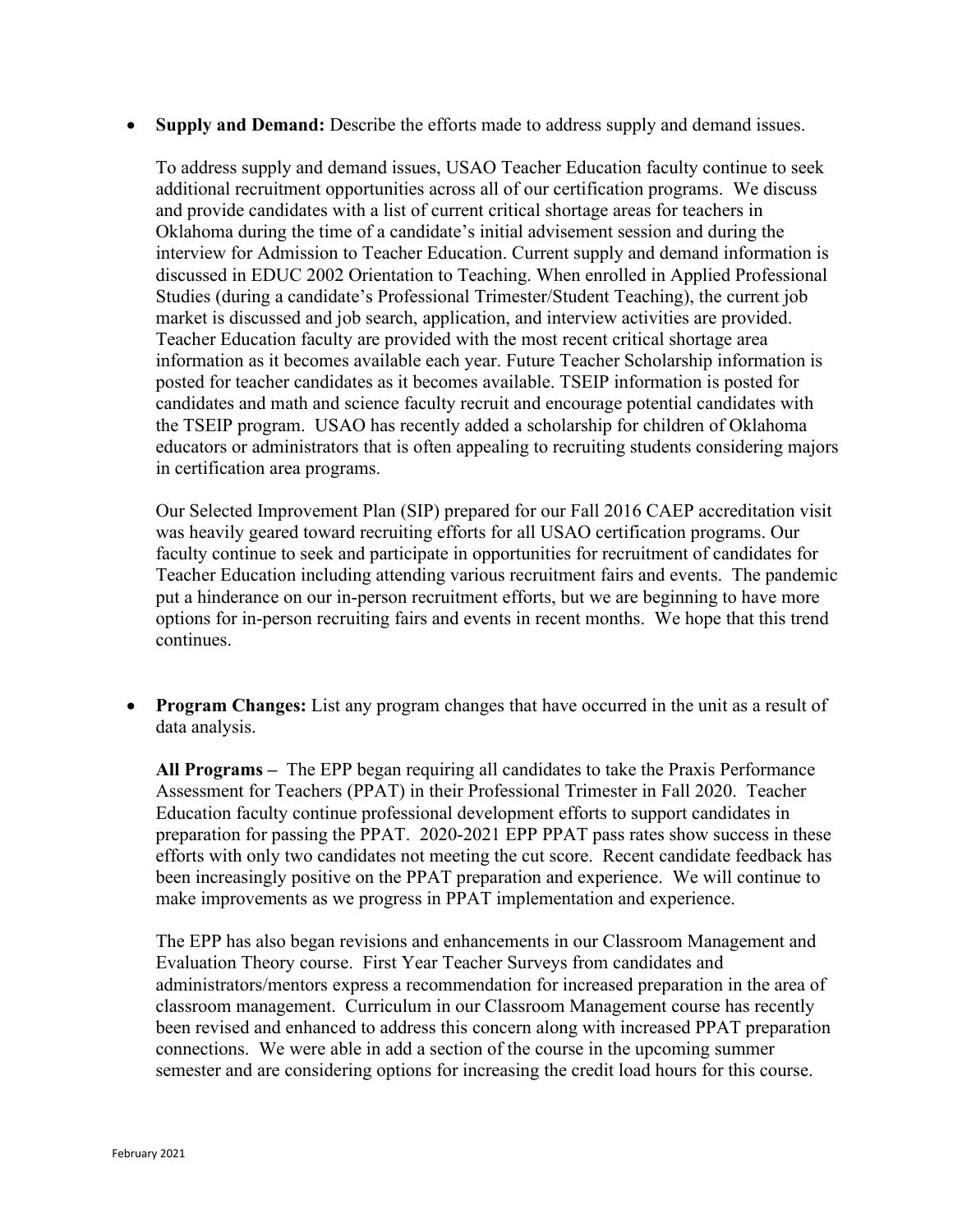Each EPP program area has reviewed program-specific standards and course alignment with the submission of our initial State Program Review Reports in Fall 2020. All programs were approved with the only condition being the additional submission of required data by October 2022. Each program area faculty members review program data and needs annually following our Teacher Education Fall Work Day, and recent areas of focus or changes for each program area are summarized in the following sections.

**Art** – Our Art with Teacher Certification degree program continues to annually evaluate and adjust courses as needs arise. The Art with Teacher Certification Program Review, scheduled for October 2020, was accepted and approved with the condition of data to be provided by October 2022.

**Deaf Education** - Since 2015 we have over a 90% pass rate for the OSAT. We are continually looking at ways to improve and support our students on licensure exams and are proud of students have accomplished. This semester a student who passed the OSAT noticed her lowest score on the test was subset 2 relating to the IEP. Curriculum and Instruction 2 is the course with the most IEP content and it is all in ASL. She asked why we only sign in that class and that may be the reason her score was so low in that area since she is a nonnative signer. She suggested that Curriculum and Instruction 1 be in ASL only since its content is taught throughout multiple courses and not as heavily tested on the OSAT. Because of this comment, Dr. Reynolds analyzed recent students' OSAT scores and determined subset 2 and the writing portion are the hardest areas of the test for our students. We feel that having a senior level course all in ASL prepares our students for their student teaching experience and allows them to become familiar with the language again if needed before working with D/deaf /hard of hearing students. Dr. Reynolds plans to only sign in CI 1 this spring to see how it works and then reevaluate if needed.

**Early Childhood** – Our Early Childhood Education program concerns continue to be focused on the Early Childhood OSAT pass rate. Our candidates are improving in the pass rate and are excelling in the PPAT. Faculty have implemented a Early Childhood Education OSAT Prep Session specific for this exam, and it has proven to be helpful for those candidates who choose to attend. We plan to increase the incentive or opportunity for attending this review in the future.

**Elementary** – We continue to focus on increasing the Elementary Education OSAT pass rate. We appear to be making improvements overall, but we hope that this trend continues. We are encouraging additional opportunities for OSAT preparation sessions, materials, and online resources.

**English** – Changes made:

- Add ENGL 3303 Young Adult Literature as a requirement
- Add ENGL 4503 Critical Approaches to Literature as a requirement
- Drop ENGL 4773 Practicum as a requirement
- Drop second year of foreign language as a requirement and change to "One year of courses in Spanish, French, or ASL"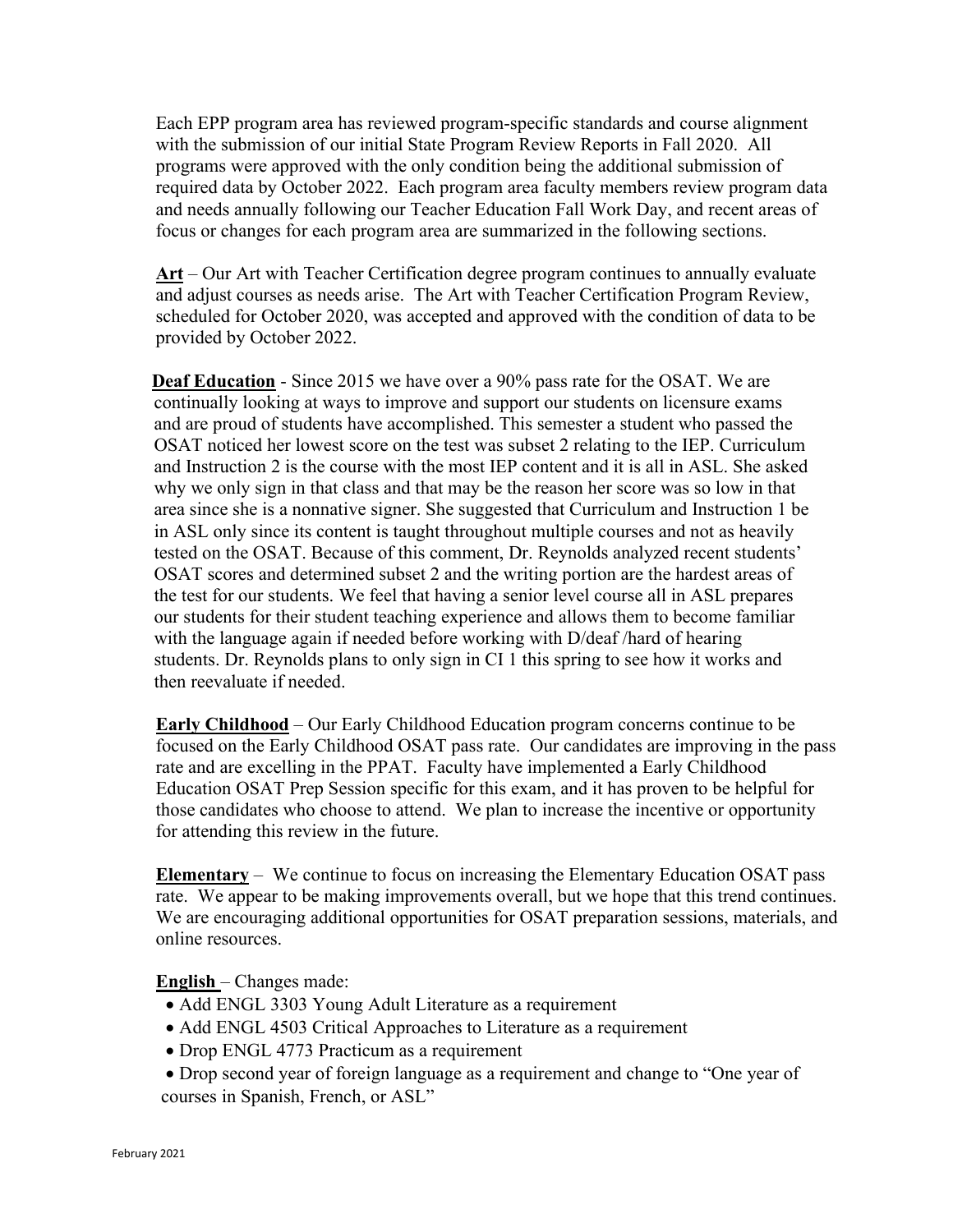• Change three separate "6 hours" literature surveys to "Fifteen (15) Hours of Literature Surveys, including at least 3 hours each from American, British, and World Literatures" • Adopted more recently published textbooks for Methods of Teaching English in the Secondary School course to stay current on pedagogy and DEI practices

Most of these changes were made to update the program for  $21<sup>st</sup>$ -century practices. CAEP standards require candidate facility in literary theory and YAL, and the program did not require those courses. The second year of language was dropped to keep the changes hours-neutral and to bring requirements in line with other secondary certification programs on campus. Practicum was dropped because candidates listed it in surveys as useful for graduate school teaching but not for secondary teaching. Candidates are still allowed to take Practicum if they wish, but it is no longer required.

**Math** – Changes to the program that are in the works include potential updates to the Geometry and Measurement course. We also have a goal of increasing enrollment in and completion of the Math with Teacher Certification degree program. We recognize that partnering school districts have expressed a specific concern with challenges in fulfilling vacant teaching positions in the math certification area.

**Music** – Faculty express a noted concern regarding World Music content on the OSAT exam. Adding another course, such as World Music course, to the current degree requirement which is an already-packed program, is not possible at this point. Furthermore, the addition of another course would require both a curriculum change and NASM program approval. Instead, to address this concern, world music content focusing on geography, ethnic instruments, distinctive styles, audio and visual examples, and additional supplemental materials are included in music methods, music theory, and music history courses.

**Physical Education** – Our Teacher Education faculty representative for the P.E. program is a new hire and is currently reviewing courses for updates and improvements. One noted concern is potential P.E. candidates deciding to go the Alternative Certification route. A focus for the coming year will be to explore more about why this is the trend and what we can do to support candidates through a full comprehensive preparation and traditional certification route.

**Science** – Changes have been made to our Earth Science classes as we implemented a new Environmental Science program and rearranged some classes. The new classes are: ENVR 2003 Earth System Science and ENVR 2103 Introduction to Environmental Science. We are working on ways to encourage more candidates to enter the Science Education pathway. Area superintendents have expressed challenges in filling science teaching positions, and we want to help with that need.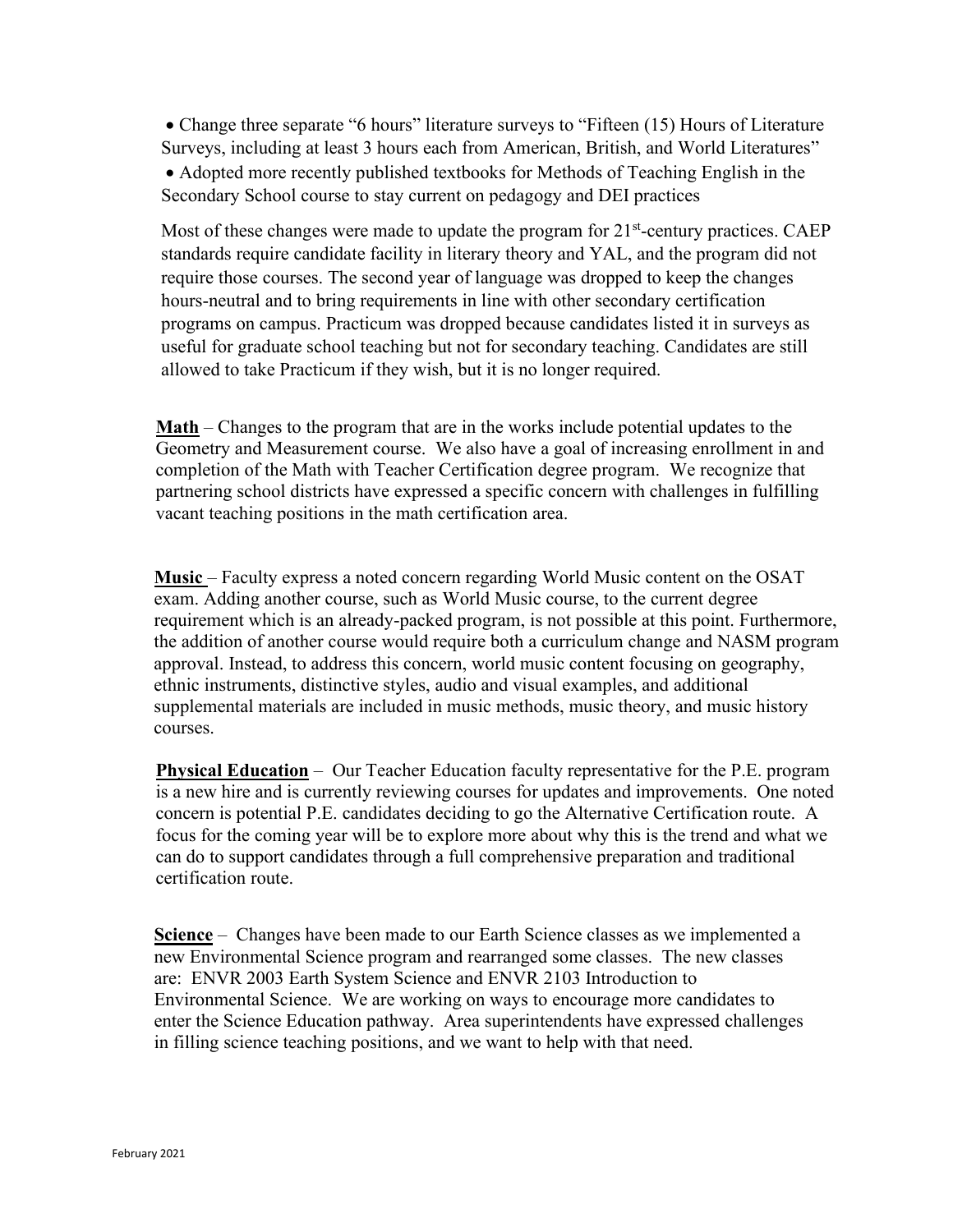**Social Studies** - In the fall of 2020, the course *HIST 4763: Teaching Social Studies in the Secondary School* (a course required of all social studies teacher candidates) was completely revamped to reflect the new emphasis on the PPAT. Among other things, teacher candidates enrolled in HIST 4763, are required to pass eighteen assignments designed to prepare them for the PPAT. In fall of 2021, slight improvements were made to the course to ensure that completion of these assignments would take place in an order that would maximize candidates' understanding of what is expected of them on PPAT and as a classroom teacher. In the fall of 2021, the teacher candidates who completed HIST 4763 the previous year, completed their professional trimester, and all agreed that the revamped *HIST 4763: Teaching Social Studies in the Secondary School course helped them prepare* for the PPAT and made them better classroom teachers.

• **Clinical Partnerships:** List any professional education courses that are held in the P12 school setting.

## **USAO Professional Education courses which involve clinical experiences in the PK-12 setting include:**

- Clinical Experiences Level 1
- Clinical Experiences Level 2
- Educational Psychology
- Applied Professional Studies
- Student Teaching/Professional Trimester
- Teaching in the Secondary School (for all secondary certification programs)
- Foundations of Literacy Reading I
- Strategies and Materials for Literacy Reading II
- Assessment & Instruction of Literacy Reading III
- P.E. in the Elementary School
- Science in the Elementary School
- Deaf Education Level 1 Clinical Experiences
- Deaf Education Level 2 Clinical Experiences
- Cognitive Skills, Arts & Movement (Early Childhood three PK-12 school visits)
- Child Guidance (Early Childhood hours in USAO Child Development Center)
- Clinical Experiences 3 (Early Childhood hours in the USAO Child Dev. Center)

Additional Clinical Partnership opportunities (some virtual due to continued pandemic) during 2020-2021 included:

- Teacher Education Committee with PK-12 superintendent and teacher representatives
- Co-Teaching trainings
- Tutoring programs
- Books for Tots
- Grady County Reading Council meetings
- Read Across America
- Drover Difference Day
- Science Fairs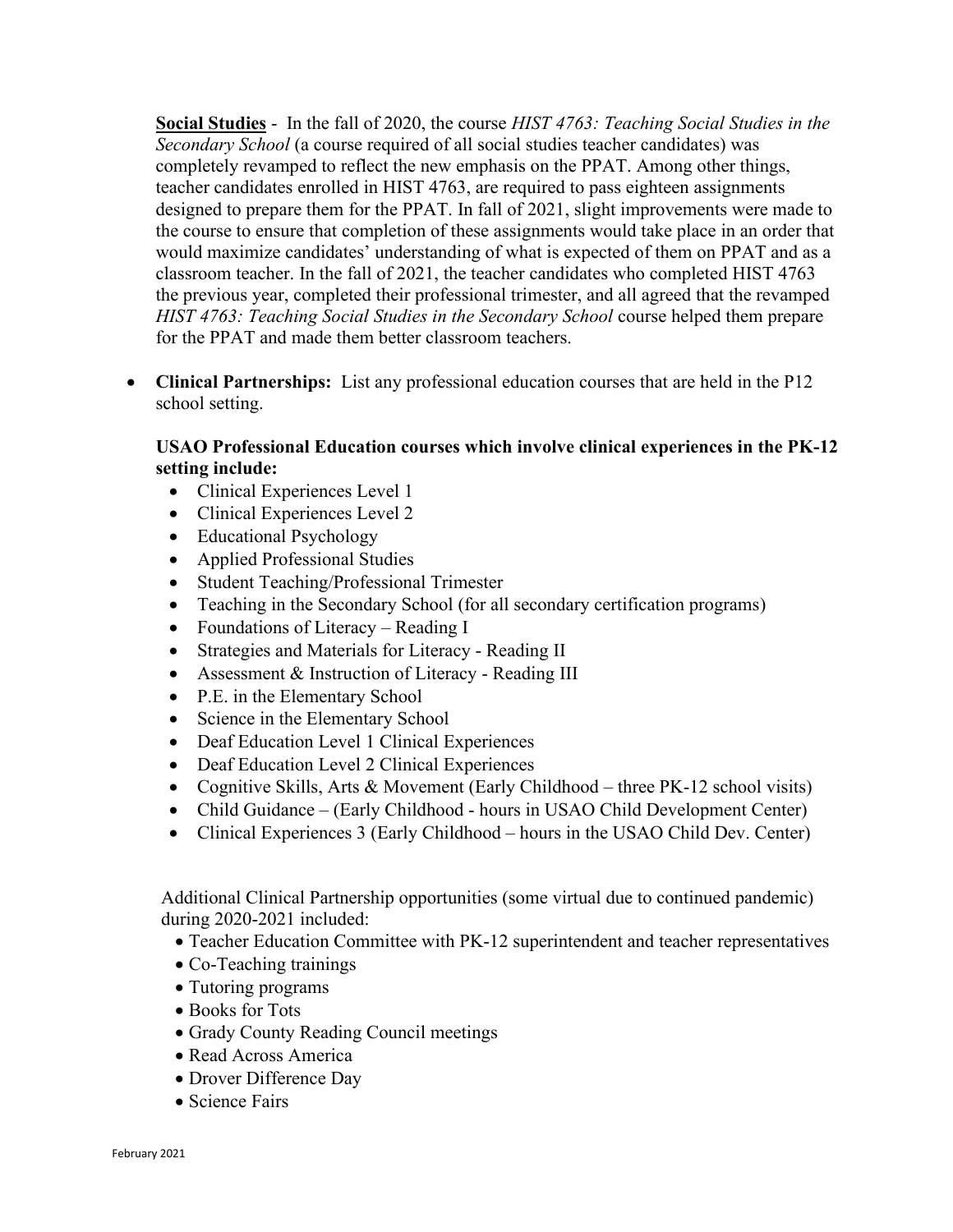- SNEA meetings and events
- Kappa Delta Pi meetings and events
- Faculty serving on various school committees and advisory boards
- Faculty volunteering in various appropriate capacities at PK-12 school sites or events
- **Student Teaching:** Describe your student teaching model.

USAO's student teaching experience takes place during the candidates' Professional Trimester and follows the Co-Teaching model. It is the culminating experience of the Teacher Education Program. Minimum requirements for approval for the Professional Trimester are as follows: admitted to Teacher Education; overall minimum grade point average of 2.5 with 2.75 in the major area; demonstrated ability to speak and write correctly; demonstrated a knowledge of subject matter in the selected teaching field; demonstrated evidence of social and intellectual maturity; satisfied the English Proficiency requirement; successfully completed methods courses in his/her teaching field; attended a Professional Trimester application meeting and applied for approval for the Professional Trimester. Candidates attend a Co-Teaching initial training meeting, an orientation meeting, and a partnering meeting.

Students are normally placed in two school sites for a minimum of 60 full teaching days and are supervised by a mentor teacher and a university supervisor who report to the Coordinator of Clinical Experience. During the COVID-19 pandemic and with consideration of PPAT task submission deadlines, many candidates have been placed at one school site following the approval of USAO's Teacher Education Committee, the Coordinator of Clinical Experiences, the Teacher Education faculty advisor, and the candidate. Diversity and range of experiences in certification areas are still strong considerations for clinical experience placements throughout the candidate's progression through their program.

• **Faculty Professional Development:** Summarize the professional development that focused on unit faculty members' ability to model effective teaching styles such as inquiry, group discussion, and collaborative learning.

During the 2020-2021 Academic Year, faculty professional development opportunities continued to offer many virtual events. Faculty attended various webinars, conferences, and trainings. The pandemic has actually made attending professional development opportunities more accessible in one perspective due to the increased offerings of online opportunities, thus eliminating the expense of travel and time. Teacher Education faculty members report professional development opportunities attended twice each academic year. One particular professional development experience of note is the participation of several Teacher Education faculty members in taking online Quality Matters courses in addition to participating in QM webinars. During the pandemic, these online teaching professional development opportunities have been increasingly beneficial and essential.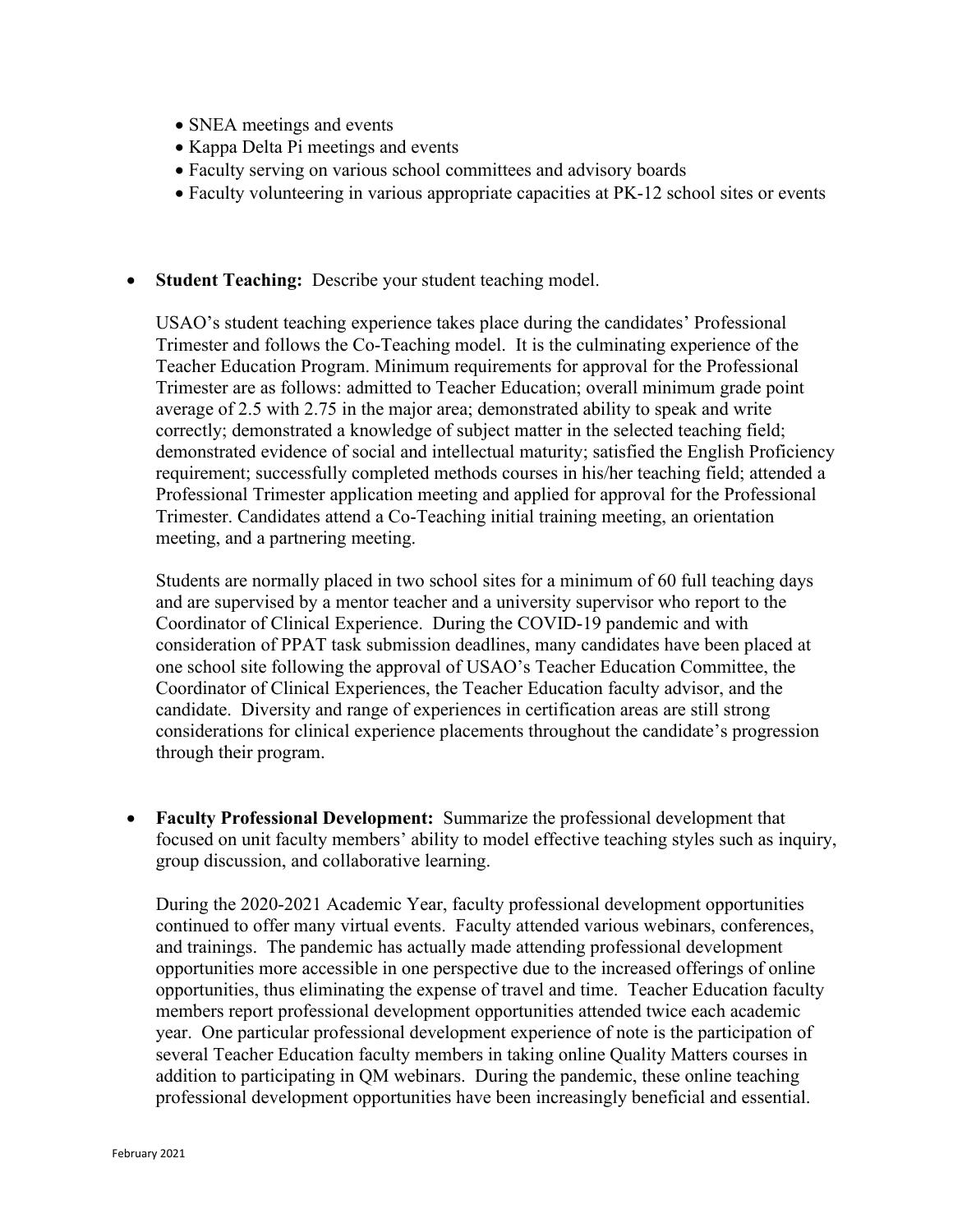• **Arts & Sciences Faculty:** How have arts & sciences faculty been included in the education of pre-service teachers? Please describe any significant collaboration which has occurred between the arts & sciences faculty and education faculty.

USAO's Teacher Education Committee meets monthly during the academic year and includes representatives from all of our certification programs as well as PK-12 stakeholder representatives and teacher candidate representatives. We continued these meetings virtually during the 2020-2021 academic year. The Teacher Education Committee sets policy related to the education of pre-service teachers, approves candidates for admission to the Teacher Education Program and to the Professional Trimester, as well as approves candidates for recommendation for graduation and certification upon successful completion of all requirements. Teacher Education faculty representing Math, Science, English, Social Studies, Art, Music, and PE are outside the Division of Education.

Arts and Sciences faculty teach courses in their program area and courses required for Elementary candidates, Early Childhood candidates, and Deaf Education candidates (including 4x12 required courses in the core content areas).

Our annual Fall Work Day was held through Zoom again in November 2021. Teacher Education faculty and staff reviewed data for the 2020-2021 Academic Year and recent years for the entire EPP unit and for specific programs. After submission of initial State Program Review Reports and a few additional responses to report deficiencies for some programs in Fall 2020, OEQA recognized all programs with the condition of submitting data by October 2022. Arts & Sciences faculty serving as Teacher Education advisors and program report compilers are helping to prepare for this upcoming data submission.

Collaboration with Arts & Sciences Faculty also occurs through various regularly held committee meetings. These meetings allow for faculty to share concerns, goals, and successes amongst faculty and administration in all areas. Examples of these collaborative committees include Academic Council, Administrative Council, Faculty Association, Advising Committee, Student Retention Committee, and the Student Success Team.

• **Public School Direct Contact:** All full-time teacher education faculty members directly involved in the teacher education process, including all administrators of teacher education programs, are required to serve in a state accredited public school for at least ten (10) clock hours per school year in direct contact with meaningful and relevant responsibilities related to their respective teacher education fields.

Report the number of hours each faculty member spent in meaningful contact with P12 students. **Please provide a table reporting the number of hours of meaningful contact with P12 students of all full-time teacher education faculty members.**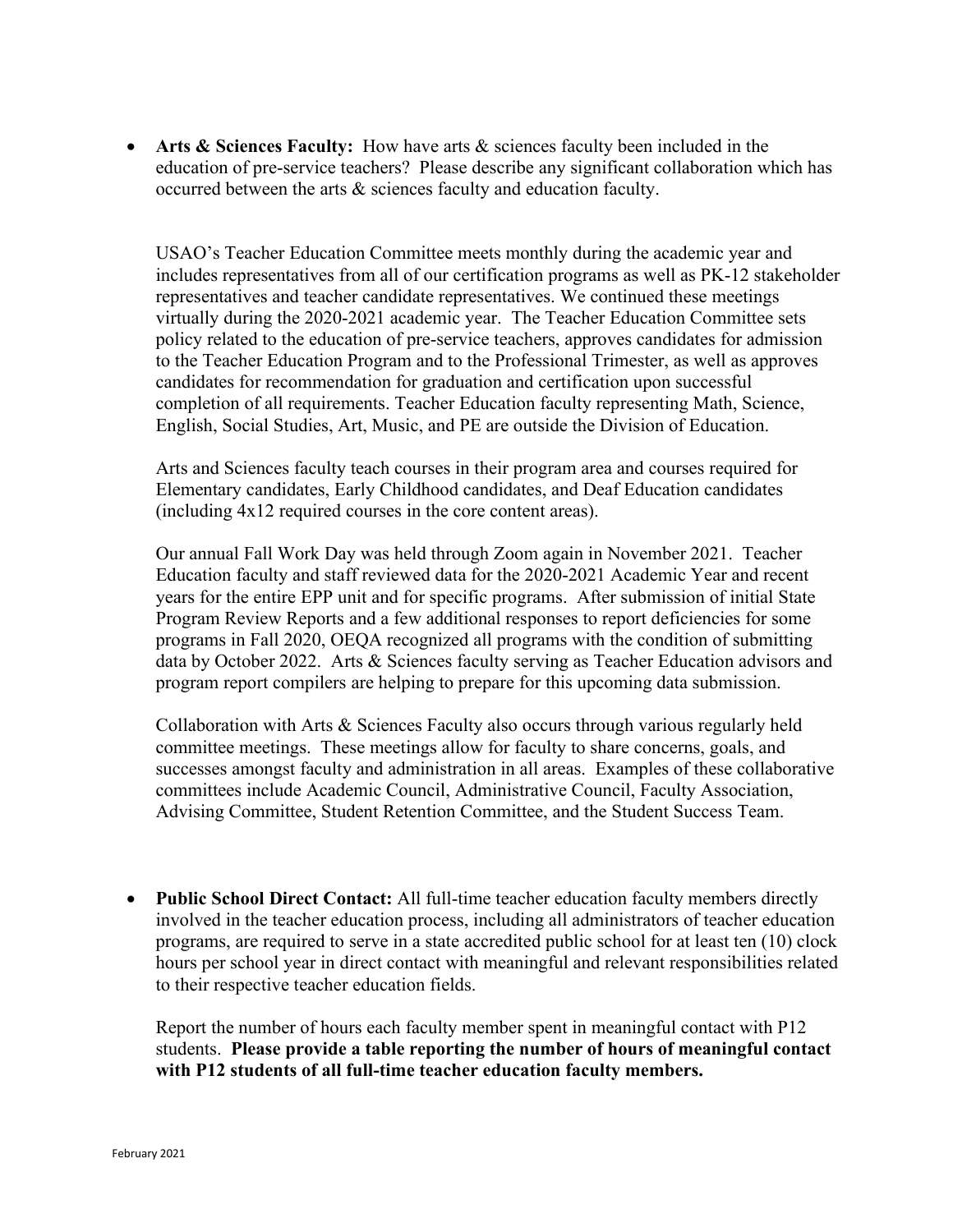| <b>Full-Time Teacher Education</b> | <b>PK-12 Contact Hours</b> |  |  |
|------------------------------------|----------------------------|--|--|
| <b>Faculty Member</b>              |                            |  |  |
| Chester                            | 32                         |  |  |
| Hector                             | 21                         |  |  |
| Hwang                              | 15                         |  |  |
| Layman                             | 25.5                       |  |  |
| McElroy                            | 45                         |  |  |
| Reynolds                           | 47.5                       |  |  |
|                                    | <b>PK-12 Contact Hours</b> |  |  |
| <b>Part-Time Teacher Education</b> |                            |  |  |
| <b>Faculty Member</b>              |                            |  |  |
| Crow                               | 11.5                       |  |  |
| Hanson                             | 97                         |  |  |
| Knapp                              | 77.5                       |  |  |
| Rees                               | 10                         |  |  |
| Sekula                             | 5.5                        |  |  |

• **Technology Resources:** State the amount spent during reporting year and how th**e**se resources were used to support instructional technology.

| <b>Technology Equipment Purchased for Teacher</b><br><b>Education 2020-2021 Academic Year</b>           | Quantity | <b>Price Per</b><br>Unit | <b>Total Price</b> |
|---------------------------------------------------------------------------------------------------------|----------|--------------------------|--------------------|
| Microsoft Surface Pro 7 tablet, 12.3" screen,<br>Intel Core i7 2.5GHz processor, 256GB SSD,<br>16GB RAM | 8        | \$1,309                  | \$10,472           |
| Total                                                                                                   |          |                          | \$10,472           |

Technology purchased for Teacher Education in 2020-2021 was focused on improving options for faculty to teach remotely as required during the pandemic. A new Microsoft Surface Pro was purchased for each faculty member, and these allowed faculty to teach in various locations more effectively, including their own home as necessary, with more ease and reliability. These devices have also proven to be beneficial in always having a portable option to assist in teaching in hybrid formats when students might need to utilize Zoom due to illness or exposure to COVID. Faculty have reported these Microsoft Surface Pros to be extremely helpful in supporting instruction with increased use of technology in many aspects during the pandemic.

• **Alternative Placement Program:** State the procedures in place for advising alternative placement candidates and indicate the number of alternative candidates advised for the school year.

USAO's Teacher Education Program has developed an "Application for Approval to Take Course Work through the Alternative Placement Program, Emergency Certification or Paraprofessional Pathway." Individuals meet with the Director of Teacher Education to be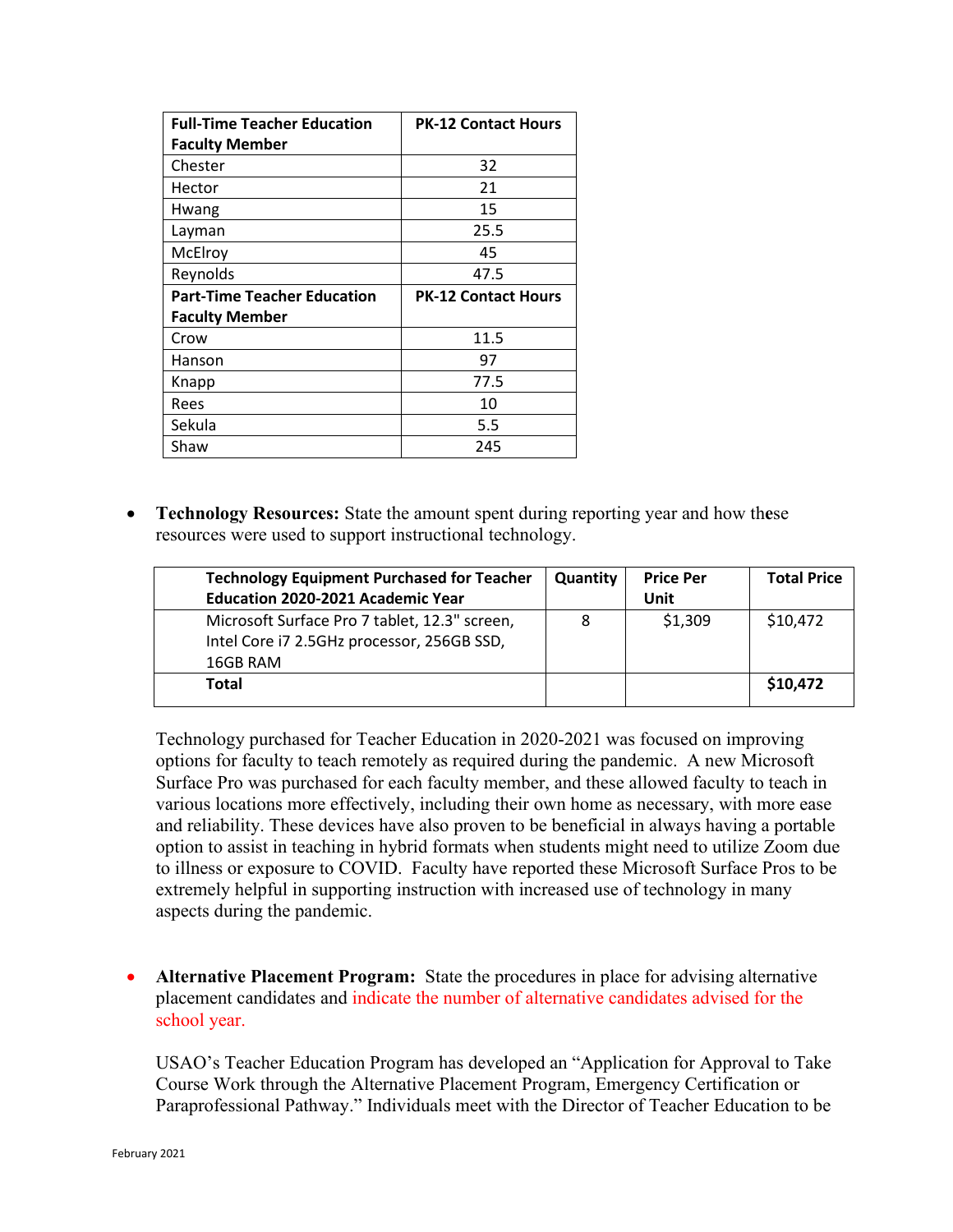initially advised and to complete the form. Documentation from the State Department of Education regarding course requirements and transcripts are required. The application includes background information related to work and teacher experience, CEOE exams, goals and course plans. With documentation complete, they are permitted to enroll in education classes offered by the university. The Director of Teacher Education serves as their advisor. Additionally, candidates seeking a minor in Education are fully admitted to the Teacher Education program and plan to seek alternative certification.

 For the 2020-2021 Academic Year, **12** Alternative Placement Program Candidates were advised and enrolled at USAO. The Director of Teacher Education was also asked to write letters for 4 additional candidates (not already counted in the number above) in order to verify previous coursework taken at USAO that counts towards their alternative certification course requirements.

• **Input from Stakeholders:** State the procedure used to inform the public regarding the institution's teacher education program and the manner through which public input is solicited and received.

USAO's website offers accessible information to the public regarding the Teacher Education program. Data and information can currently be found at <https://www.usao.edu/academics/education-and-speech-language-pathology/index.html> and through multiple links on this webpage. Information on USAO's Teacher Education program events, opportunities, celebrations and more is also posted through our social media platforms. Articles are also occasionally posted in the local newspaper. Candidates and visitors to campus can view postings of various current USAO events including Teacher Education opportunities. We send out emails with announcements and opportunities to current Education students, faculty, alumni, or other signed-up interested individuals through our SNEA listserve. A public school superintendent and teacher from the area serve as representatives on our Teacher Education Committee. A representative from USAO's Teacher Education program attends regular meetings with Grady County Superintendents. We also seek input from mentor teachers and administrators through clinical evaluations and surveys. Faculty serve on various community and PK-12 committees and advisory boards.

• **Content Preparation:** Please provide information on where in your program that candidates study dyslexia, trauma-informed responsive instruction and multi-tiered systems of support (MTSS).

Candidates study dyslexia in various courses including the following: Early Childhood Education Courses addressing dyslexia: EDUC 3443 Child Development EDUC 3303 Cognitive Skills, Arts & Movement EDUC 4313 Child Guidance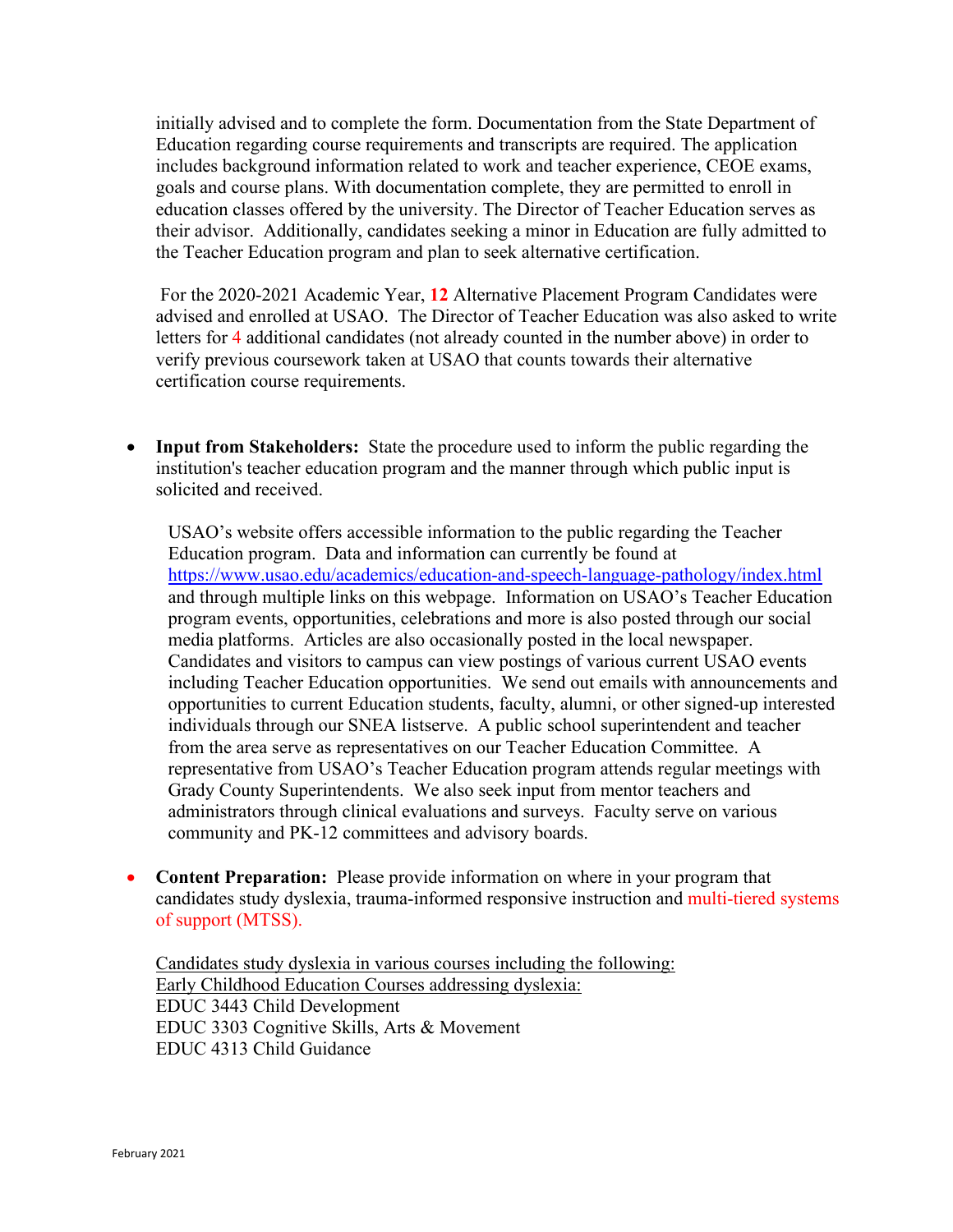Elementary & Early Childhood and Deaf Education program required courses addressing dyslexia more in depth:

EDUC 2323 Foundations of Literacy (Reading I)

EDUC 3222 Strategies & Materials for Literacy (Reading II)

EDUC 4323 Assessment & Instruction of Literacy (Reading III)

Professional Education Courses addressing dyslexia:

EDUC 2022 Education of the Exceptional Child

EDUC 2103 Human Development and Learning

EDUC 3102 Educational Psychology

Candidates study trauma-informed responsive instruction in the following courses: Professional Education courses addressing trauma-informed responsive instruction: EDUC 2103 Human Development and Learning EDUC 3102 Educational Psychology EDUC 3203 School and Society Early Childhood Education Courses addressing trauma-informed responsive instruction: EDUC 3443 Child Development EDUC 3303 Cognitive Skills, Arts & Movement EDUC 4313 Child Guidance

We also hold professional development opportunities on trauma-informed responsive instruction through our Student National Education Association meetings/events. These meetings were all virtual during the 2020-2021 Academic Year. Our SNEA group designated one of our meeting dates towards trauma-informed responsive instruction and MTSS this year through encouraged participation and follow-up in the virtual Awareness to Action: Creating Trauma-Informed Schools through Multi-Tiered Systems of Support Summit hosted by OSDE on February 15, 2021.

Candidates currently study Multi-Tiered Systems of Support (MTSS) in the following Professional Education courses: EDUC 3203 School and Society EDUC 4442 Classroom Management and Evaluation Theory \*Note – we plan to increase exposure to MTSS in additional courses in the upcoming year

THE SECTION BELOW APPLIES ONLY TO THOSE INSTITUTIONS WHO WERE ASSESSED AN AREA FOR IMPROVEMENT ON THE STATE REQUIREMENTS AT THEIR LAST SITE VISIT

**If you were assessed an Area for Improvement (AFI) at your last site visit on any of the following State Requirements please indicate what progress has been made toward correcting the AFI.**

*Per OEQA Rule 218:10-5-1: In its annual report the institution will be expected to address progress on the areas*  for improvement cited in the accreditation report. When the CEQA has determined that an education unit is not *making progress toward the removal of the areas for improvements cited during their visit, the institution will be notified that the unit will be required to submit a plan and timeline for addressing the areas for improvement. If at the end of six (6) months the CEQA determines the education unit has not submitted sufficient data documenting*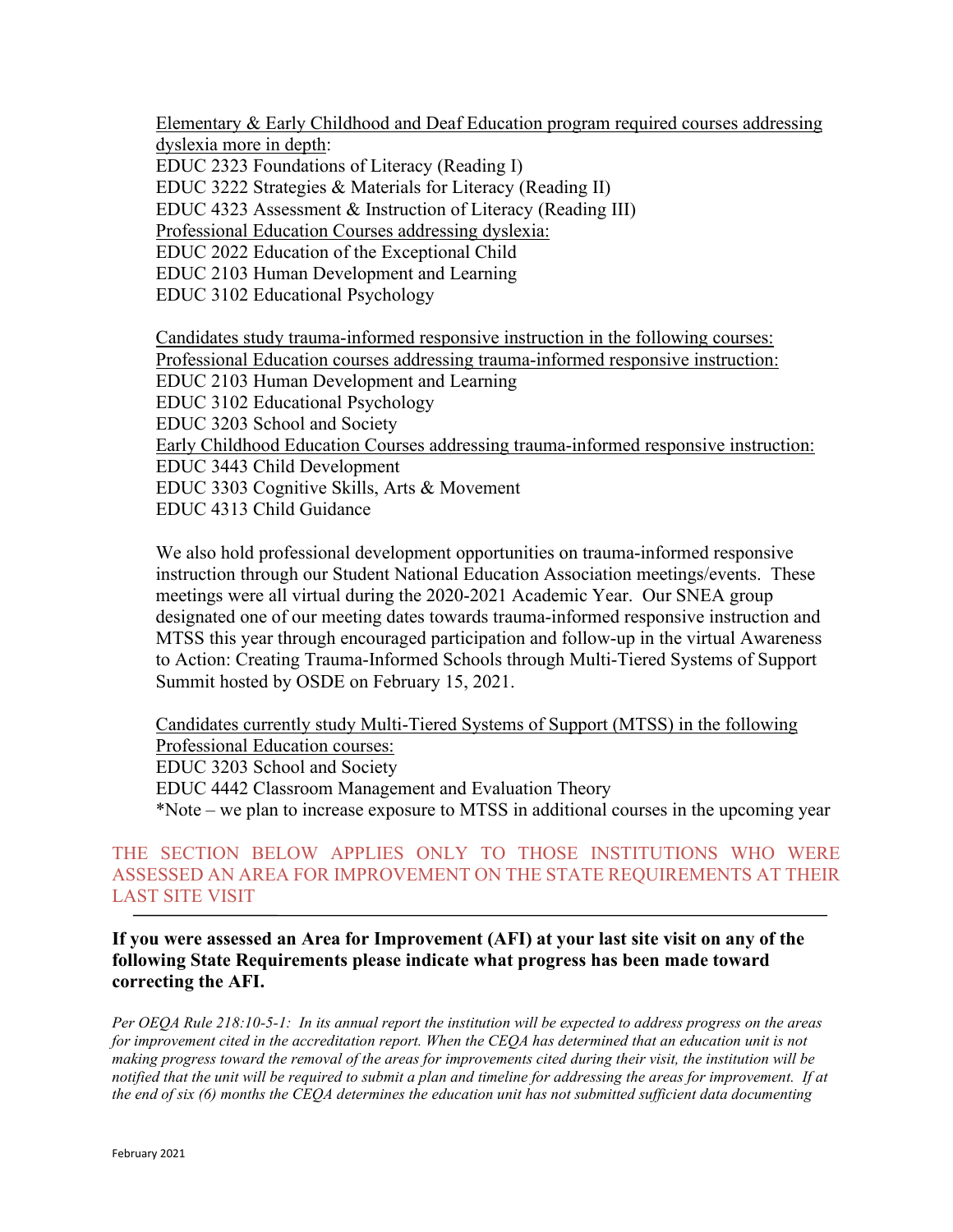*adequate progress toward the removal of the areas for improvement, a state-level Focus Visit will be warranted within 18 months. After such Focus Visit the CEQA will have the option of granting continuing accreditation or revoking accreditation.*

## *OKLAHOMA STATE REQUIREMENTS*

- *1. Foreign Language or Emergent Bilingual/English Learning Proficiency*
- *2. Input from Stakeholders*
- *3. Content and Pedagogical Preparation*
- *4. Advisement*
- *5. Field Experiences (Student teaching minimums)*
- *6. Admission Requirements & Exit Requirements*
- *7. Faculty Professional Development*

During our Fall 2016 site visit, USAO's Teacher Education program was cited for the following state requirement:

"Not all full-time teacher education faculty members completed the ten (10) clock hour requirement in public schools."

Since then, we have placed increased emphasis on reinforcing, documenting, and reporting the requirement of a minimum of 10 public school meaningful contact hours. We continue to discuss this requirement at our Teacher Education Committee meetings and review the report requirements and recorded hours at Fall Work Day. It is important for us to remember to effectively explain this requirement to new faculty, and we have been working to create additional tools that will assist in explaining these requirements. We created a Teacher Education Faculty Handbook as a helpful resource that goes beyond the Teacher Education Handbook, and we are working on developing a checkliststyle guide as another reminder. Teacher Education faculty members report their professional development hours to the Director of Teacher Education and a faculty representative responsible for compiling the reports twice per year through our Teacher Education Faculty Development Report form. All full-time Teacher Education faculty members reported 15 or more clock hours of public school hours for 2020-2021, and only one part-time Teacher Education faculty reported under 10 hours (the pandemic and related health concerns are an obvious obstacle to completing these hours). We continue to discuss options for additional public school hours on a regular basis at our Teacher Education Committee meetings and at Fall Work Day. We are also seeking a resurgence of bringing candidates into schools for additional clinical experiences in more courses. Such opportunities will add to faculty public school contact opportunities.